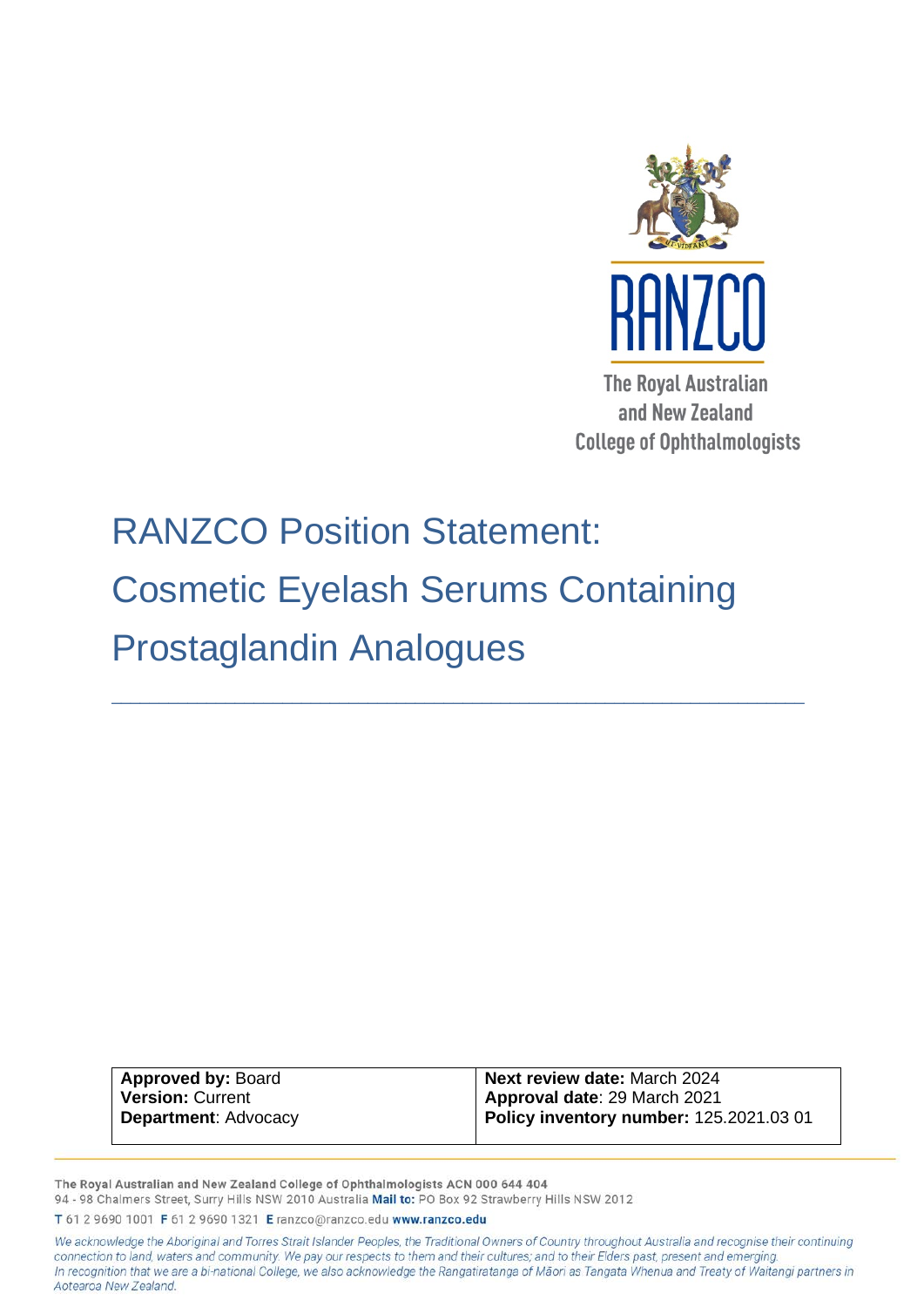### **1. Purpose**

This position statement was developed by The Royal Australian and New Zealand College of Ophthalmologists (RANZCO). The purpose of this position statement is to raise awareness among ophthalmologists and the public on the potential risks of using cosmetic eyelash growth serums containing prostaglandin analogues.

## **2. Scope**

The ocular surface is protected from debris, dust and other small foreign particles, in part, by the eyelashes (cilia). The cosmetics industry's contemporary construction of beauty incorporates the promotion of longer eyelashes as synonymous with desirability, beauty, and femininity in many cultures. As a result, many products are marketed to induce eyelash enhancement including the mascara, eyelash extensions, lash dyes or tints and eyelash growth-enhancing serums, the latter, the focus of this statement.

Since the 1990s, studies have shown that eyelash growth is linked to prostaglandin analogues. On that basis, several beauty industry organisations release products, including eyelash growth serums, some of which contain small amounts of the drug, prostaglandin analogues, and sold as an over-the-counter product due to the small quantities of prostaglandin analogues.

Nevertheless, prostaglandin analogues are associated with a variety of adverse ocular reactions. Consequently, in some countries, these eyelash growth serums containing prostaglandin are banned. However, in some other countries, due to the small amounts of prostaglandin analogues in these eyelash enhancement products (below 10 milligrams), the respective health regulatory body does not consider the prostaglandin present sufficient for their classification as prescription-only medication.

The premise that a low concentration of a drug makes it less than a pharmaceutical is false. Prostaglandins are potent at low concentrations. Latisse (that has the same concentration as Lumigan 0.03%) is regarded as a drug in the USA and banned in many countries, including Australia, Germany, and Canada.

In our ophthalmologists' experience, prostaglandin eye drops cause predictable side effects, but the exact pattern of side effects that each patient experiences are unpredictable. Ocular irritation, redness, iris hyperpigmentation, excessive hair growth, inflammation of the eyelids (blepharitis), skin hyperpigmentation, and loss of fatty tissue around the eye giving a sunken appearance (periorbitopathy) are most common. If patients take prostaglandins for years, they usually get a combination of these. Still, with shorter treatments, it is hard to know which of these side effects will be most noticeable (no side effects for most, a limited set for some, a full house for others).

The use of pharmaceutical agents is always a balance between safety, efficacy, adverse effects of the medication and the effect of the condition that it is treating. We would accept a greater risk of adverse side effects when treating a blinding eye condition, i.e., glaucoma than a topical prostaglandin for cosmetic use. Ideally, health professionals should regularly monitor patients using prostaglandin medications for any adverse effects. However, if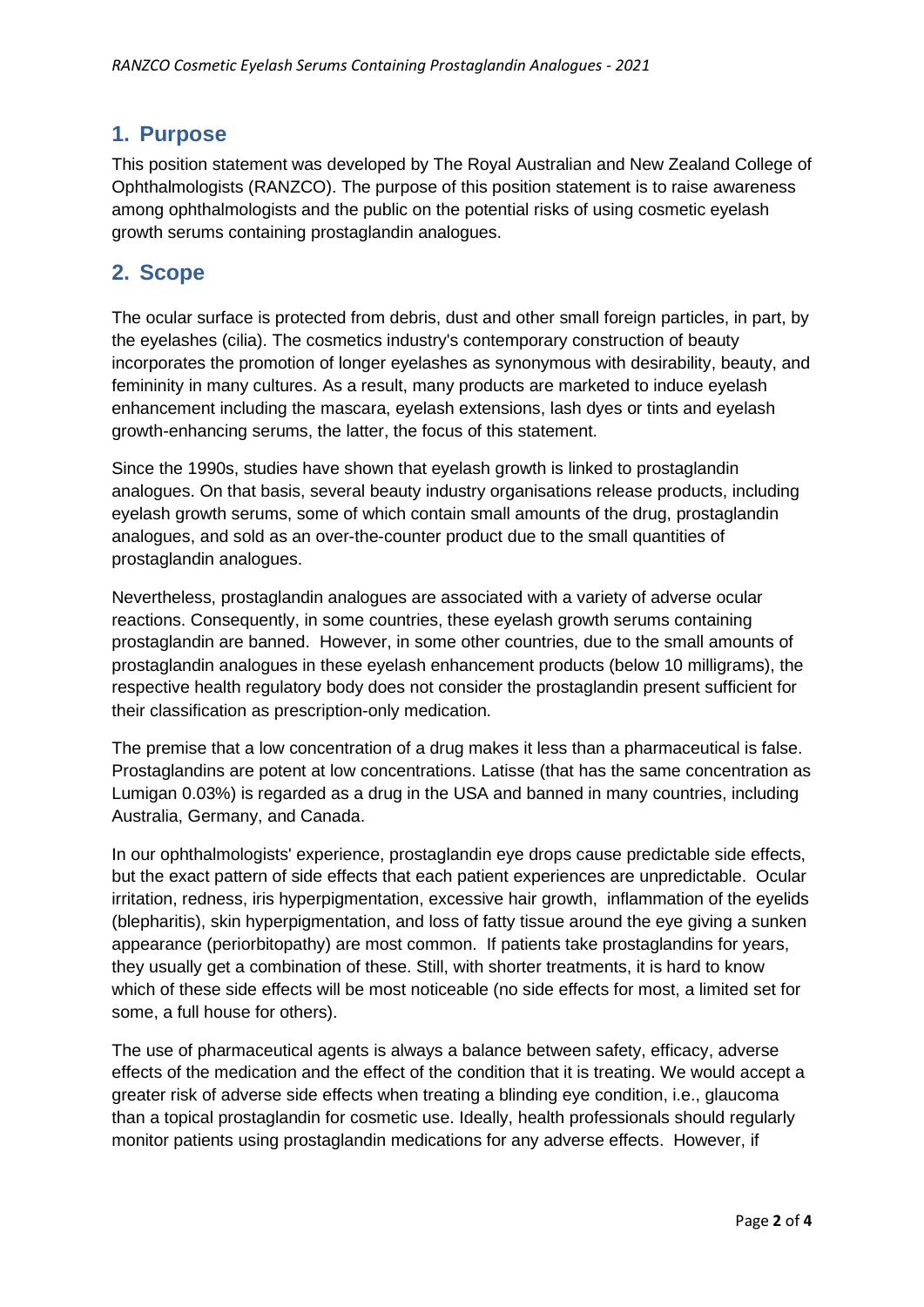available as an over-the-counter product, consumers would not have this as a safety measure.

RANZCO believes that consumers should be aware of the full list of possible ocular and periocular side effects. There are very few published trials of prostaglandin use for eyelash growth and none with more than nine months follow-up. This raises the possibility that as yet unreported effects seen in eye drop application may occur when used in the longer term.

Application to skin may have less absorption than through conjunctiva. Regardless, prostaglandins such as PGF2a are rapidly broken down in the blood, so they are unlikely to cause systemic side effects. Side effects would thus more likely be local to the site of application. Other ingredients in these cosmetics will have their own attendant risks.

RANZCO is most concerned about the side effects of topical prostaglandins on the areas around the eye. Periocular side effects of topical prostaglandins include excessive hair growth (hypertrichosis), loss of the normal fatty tissue around the eye giving a sunken appearance (prostaglandin associated periorbitopathy), skin hyperpigmentation, iris hyperpigmentation, redness (conjunctival hyperaemia), possible infection of the cornea (HSV keratitis reactivation) and thickening of the macula due to a disruption of the normal bloodretinal barrier (cystoid macular oedema). To date, skin hyperpigmentation, hypertrichosis, conjunctival hyperaemia, iris hyperpigmentation, and ocular discomfort, have been reported to be adverse effects of prostaglandins' cosmetic application.

Furthermore, the sustained use of these cosmetic eyelash growth serums containing prostaglandin analogues can result in potentially irreversible effects on the conjunctiva, e.g., loss of goblet cells and increased sub-epithelial fibrosis. Although these serums are not supposed to be applied directly to the eye, there is the possibility of local absorption and 'spill-over' effect. This effect has significant implications for the development of dry eye and potential for interfering with therapeutic measures in people who might develop glaucoma later in life.

#### **3. Recommendations**

As a result of the many adverse health effects identified, RANZCO advises that:

- eyelash products containing prostaglandins can cause irreversible unwanted side effects.
- although these would be rare as the effects develop very slowly and are usually mostly reversible on stopping the product, consumers may cause themselves unintended harm by continuing to use the product without proper management by an ophthalmologist.
- the side effects that are most likely to be long lasting or permanent wouldbe prostaglandin associated periorbitopathy, or hyperpigmentation of the iris or skin.

Therefore, we recommend that regulatory bodies consider the available evidence to ensure that the public is informed about the risks of using cosmetic eyelash growth serums containing prostaglandin analogues. Furthermore, we recommend that the cosmetics industry that produce these eyelash growth serums containing prostaglandin analogues, provide their consumers with detailed information on the potential risks involved in the use of these products.